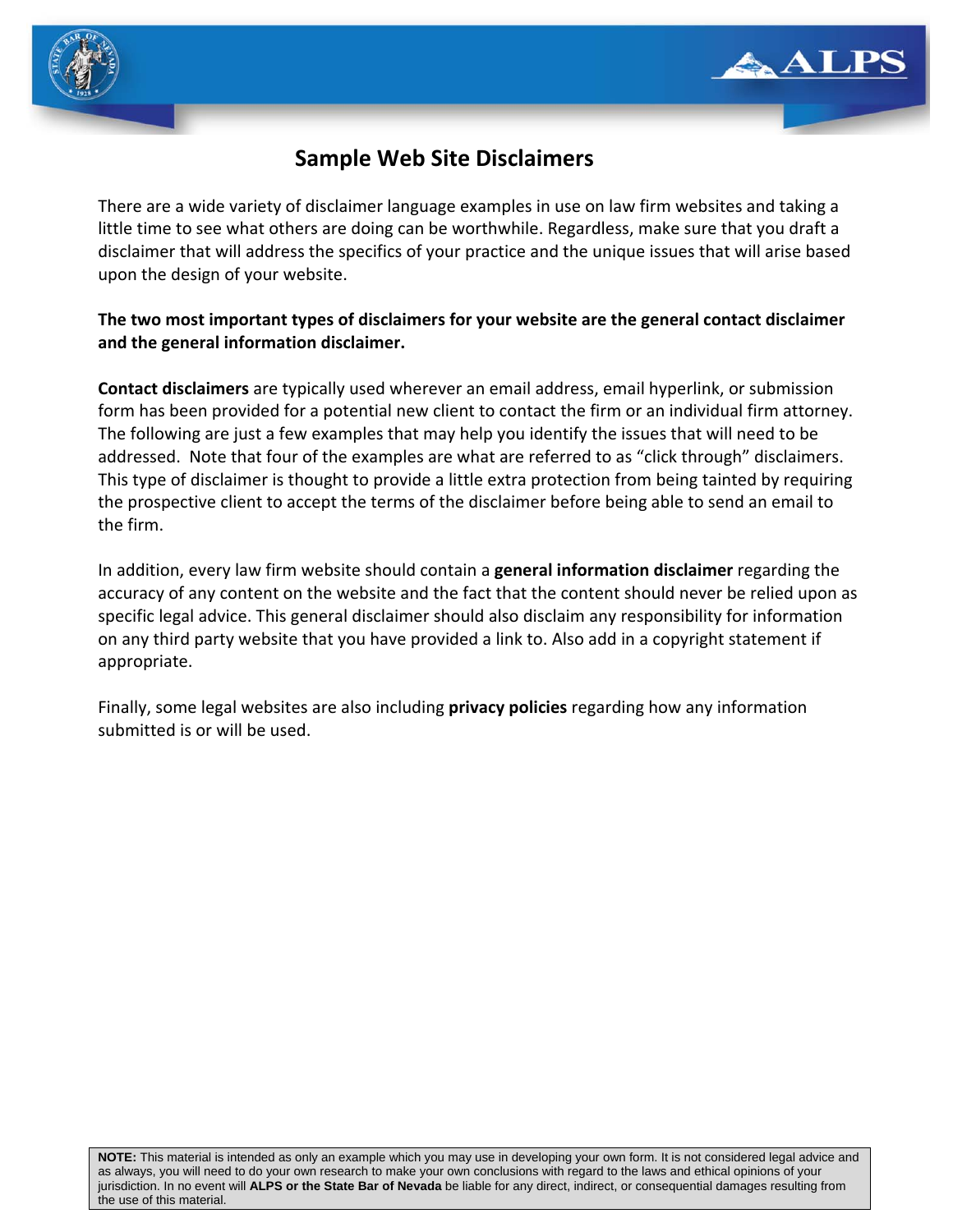



## **Sample Contact Disclaimers**

#### **Website Contact Disclaimer:**

The use of the Internet or this form as means of contacting this firm or any individual attorney of this firm will not establish an attorney-client relationship, thus do not use this form to submit confidential *or time‐sensitive information. Whether you are a new or existing client of the firm, (Firm Name) cannot represent you on any new matter until the firm has made a determination that there is no conflict of interest and that it is willing and otherwise able to accept the new engagement. Unless* and until (Firm Name) has informed you it is willing and able to accept your new matter, do not send *the firm any information or documents that you consider private or confidential.* 

#### **Click Through Website Contact Disclaimer #1:**

*Please read the following information before sending your email:*

*You have clicked the email address of (Firm Name) or one of our attorneys. Before accepting any representation, our professional obligations require that we make a determination as to whether* there are any actual or potential conflicts with any current or former clients of the Firm. In addition, *we do not accept any representation solely as a result of having been contacted via email.*

*By sending this email, you acknowledge that you will not become a client of (Firm Name) merely by* sending this email or by the Firm's receipt of it. Any information you send to this Firm before an *attorney‐client relationship is acknowledged by the Firm will not be considered confidential or* protected by the attorney-client relationship. Do not send any information in this email that is, or *that you wish to be treated as, confidential.*

*[Acknowledged. Please continue.] [Cancel and exit.]* 

### **Click Through Website Contact Disclaimer #2:**

*Please Read Before Sending Email. Note that any communication with (Firm Name) via email through this website does not constitute or create an attorney‐client relationship with (Firm Name). Please do not send any confidential information. A conflicts‐of‐interest procedure must be completed by (Firm Name) prior to the establishment of an attorney‐client relationship. Only after you execute* an engagement letter from the (Firm Name) will you be our client and then you may freely begin to *exchange information with your attorney.* 

*By clicking "Accept," you agree that we may review any information you transmit to us. You recognize that our review of your information, even if it is highly confidential and even if it is transmitted in a good faith effort to retain us, will not preclude us from representing another client* directly adverse to you even in a matter where that information could and will be used against you.

*Accept Decline and exit*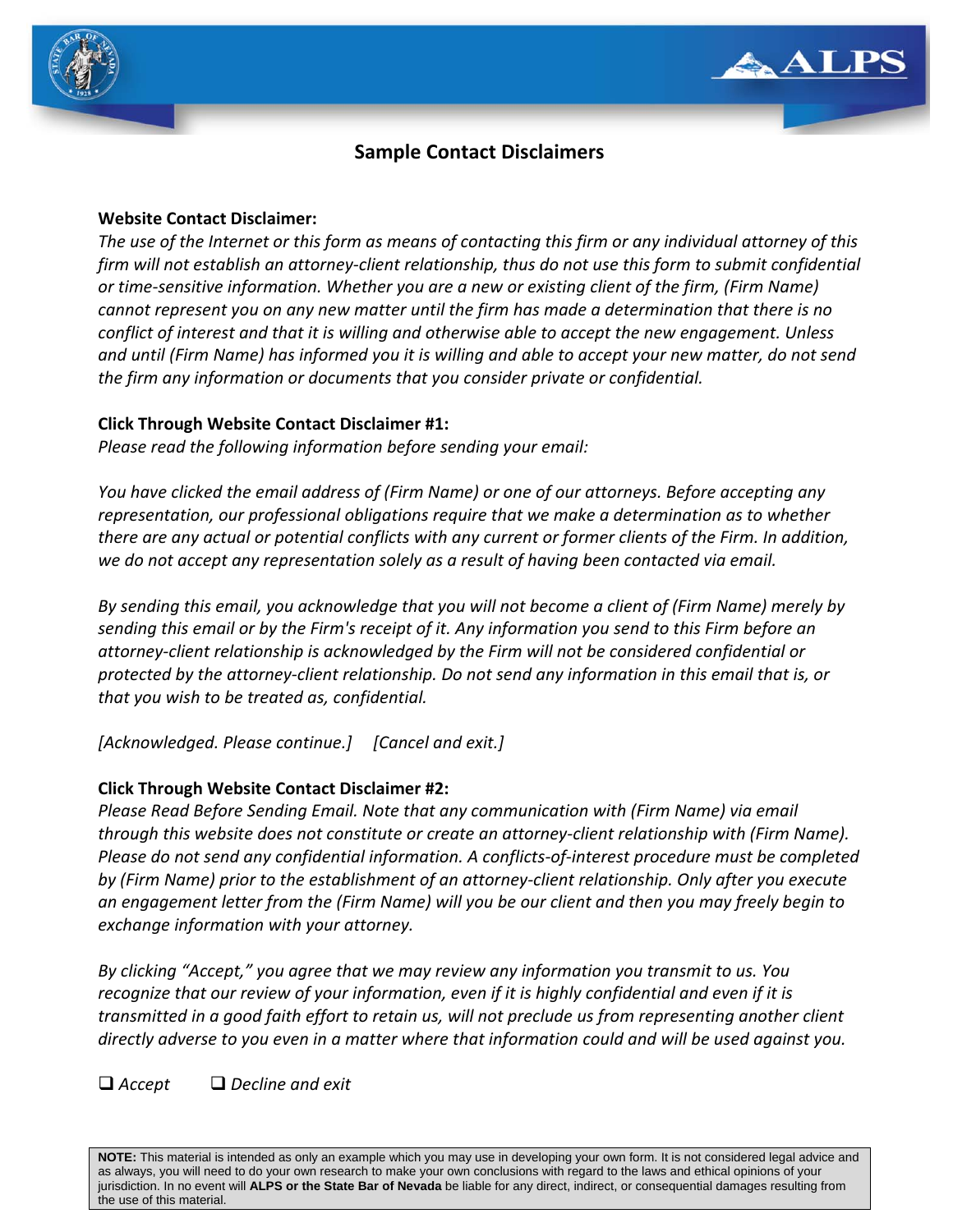



### **Click Through Website Contact Disclaimer #3:**

*Thank you for contacting (Firm Name). While we're happy to have you contact us by telephone, mail, email, or facsimile; contacting (Firm Name) or any of our attorneys does not establish an attorney‐ client relationship. The formation of an attorney‐client relationship requires the consideration of many factors to include possible conflicts of interest. An attorney‐client relationship is formed only when both you and (Firm Name) have signed an engagement letter that details the scope of our engagement and the terms thereof.*

PLEASE DO NOT CONVEY TO US ANY INFORMATION WHICH YOU MAY REGARD AS CONFIDENTIAL UNTIL A FORMAL ATTORNEY‐CLIENT RELATIONSHIP HAS BEEN ESTABLISHED BETWEEN YOURSELF AND (FIRM NAME). BY CLICKING "I AGREE" BELOW, YOU ACKNOWLDGE THAT ANY INFORMATION WHICH YOU MAY CONVEY TO (FIRM NAME) BY THE INTERNET OR BY EMAIL MAY NOT BE SECURE AND ANY INFORMATION CONVEYED PRIOR TO ESTABLISHING AN ATTORNEY‐CLIENT RELATIONSHIP MAY NOT BE PRIVILEGED OR CONFIDENTIAL.

### *I Agree*

#### **Click Through Website Contact Disclaimer #4: Before sending your email to us, you must understand and acknowledge the following:**

This website provides general information about (Firm Name), its practice areas, and its professional staff. The information provided here is not intended to provide you with any legal advice in regard to any legal matter you may have.

Until such time as (Firm Name) has resolved any and all potential conflicts of interest that may be related to your representation and has agreed to be engaged as your legal counsel, you are not represented by (Firm Name) or any of our attorneys and have not become a client of the Firm. The sending of this email or otherwise contacting (Firm Name) will not create an attorney‐client relationship and no disclosure by you before this firm agrees to represent you will prohibit this firm from representing any person or entity adverse to you.

Only if and when (Firm Name) has confirmed to you that it is willing and able to represent you should you send the Firm any information or documents that you consider private or confidential. Such information will not be treated as private, confidential, or otherwise protected from disclosure until (Firm Name) has confirmed that it is able and willing to represent you.

If you choose to ignore this warning and submit any information that you believe or otherwise assert to be confidential or privileged, then by clicking on the "Accept" button, you agree that your submission will not preclude (Firm Name) from representing a client in a matter adverse to you where that information could be used against you.

*Accept Decline*